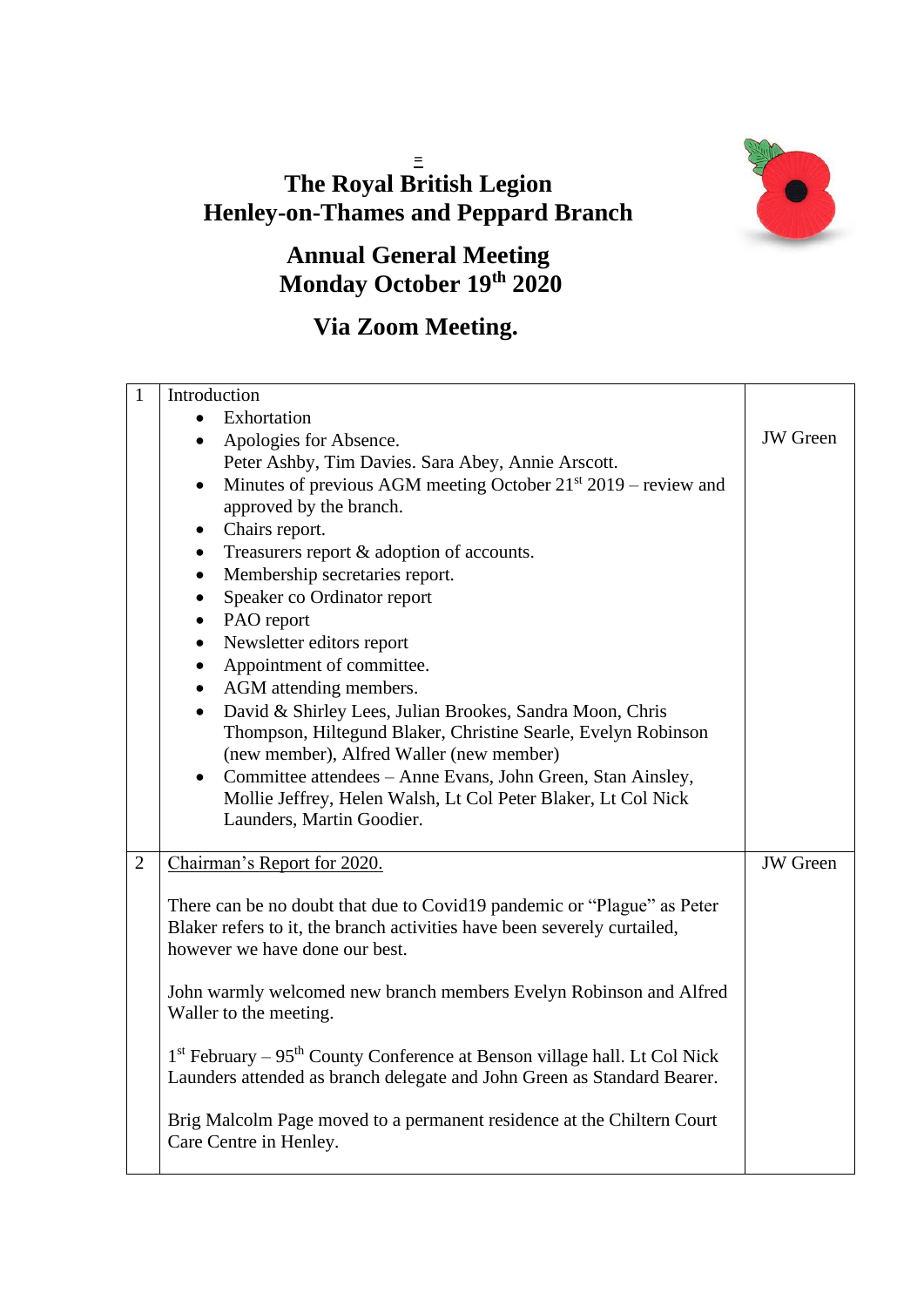| March - Lockdown!!                                                                                                                                                                                                                                                                                                                                                                                                                                            |         |
|---------------------------------------------------------------------------------------------------------------------------------------------------------------------------------------------------------------------------------------------------------------------------------------------------------------------------------------------------------------------------------------------------------------------------------------------------------------|---------|
| Committee meetings held now via Zoom calls. Thanks to Nick and Anne.                                                                                                                                                                                                                                                                                                                                                                                          |         |
| VE Day 75 <sup>th</sup> Anniversary                                                                                                                                                                                                                                                                                                                                                                                                                           |         |
| Original plans shelved but successful window dressing competition created<br>a well reported response by local media.                                                                                                                                                                                                                                                                                                                                         |         |
| VJ Day 75th Anniversary                                                                                                                                                                                                                                                                                                                                                                                                                                       |         |
| Following Government guidelines, we were able to mark this major event<br>in Market Place, including prayers conducted by our Padre Father Jeremy<br>Tayler. The address was given by Lt Col Peter Blaker, playing of the last<br>post followed by two minutes silence with the lowering of the Standard<br>from Branch and Dunkirk veterans.<br>Good attendance by socially distanced citizens and again well reported by<br>The Henley Standard and Herald. |         |
| Remembrance Sunday 8 November 2020                                                                                                                                                                                                                                                                                                                                                                                                                            |         |
| Will be similar to our VJ Day Commemoration – details of which will be in<br>the local press.                                                                                                                                                                                                                                                                                                                                                                 |         |
| Armistice Day Wednesday 11/11/20                                                                                                                                                                                                                                                                                                                                                                                                                              |         |
| Two minutes silence will be observed at 11.00 outside the Town Hall,<br>Bugler and Standard bearer on parade.                                                                                                                                                                                                                                                                                                                                                 |         |
| <b>Poppy Appeal</b>                                                                                                                                                                                                                                                                                                                                                                                                                                           |         |
| Saturday 24 <sup>th</sup> October in Market Place the Mayor will donate for the first<br>Poppy taken socially distanced from Branch Chairman Anne Evans.                                                                                                                                                                                                                                                                                                      |         |
| Newsletter Report.                                                                                                                                                                                                                                                                                                                                                                                                                                            | A Evans |
| With the retirement of Malcom Page, Anne Evans has taken on the role of<br>editor and would like to thank Mollie Jeffrey for agreeing to become sub<br>editor. Anne thanked her for her proof-reading skills par excellence!                                                                                                                                                                                                                                  |         |
| "Regarding the distribution of the newsletter we took an executive decision<br>to print 80 copies and post the newsletter to our members during lockdown<br>as we felt it would be a nice gesture during this time of isolation for many<br>of our members.                                                                                                                                                                                                   |         |
| Indeed, we received a grateful email from a member saying how nice it was<br>to have it posted through the door to read at their leisure."<br>Anne thanked Mollie for taking on this additional task.                                                                                                                                                                                                                                                         |         |
| This initiative was agreed by the committee.                                                                                                                                                                                                                                                                                                                                                                                                                  |         |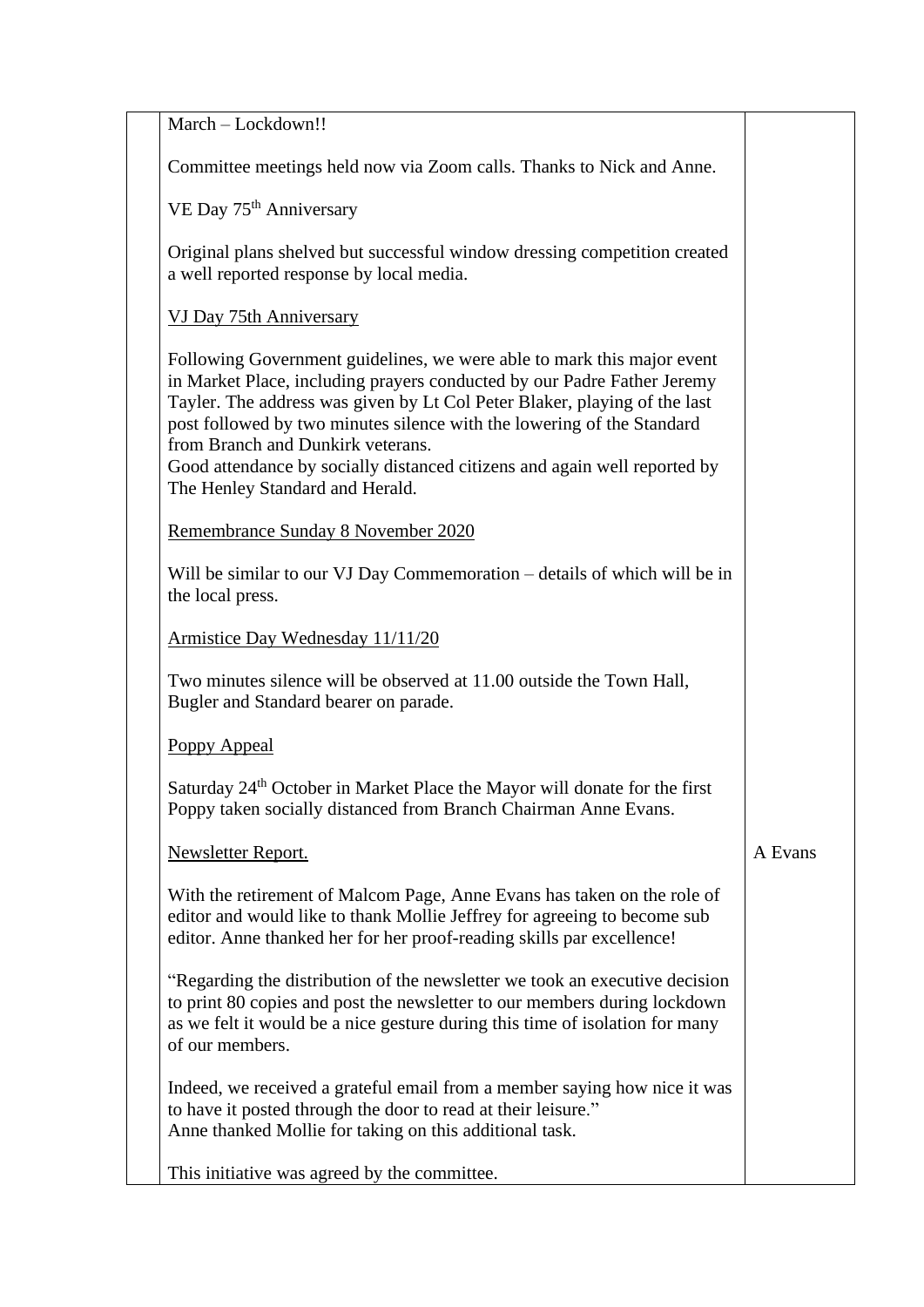| NB This in no way detracts from Martin's email to members giving them<br>the opportunity to read the newsletter on our website. Thanks to you Martin<br>for continuing to do so"                                                                                                                                                                                                                                                                         |           |
|----------------------------------------------------------------------------------------------------------------------------------------------------------------------------------------------------------------------------------------------------------------------------------------------------------------------------------------------------------------------------------------------------------------------------------------------------------|-----------|
| John said, as face to face meetings are still not possible, the value of our<br>excellent newsletter increases in importance as a way of keeping in touch<br>with our members.                                                                                                                                                                                                                                                                           |           |
| Special thanks to the editor Anne Evans for her hard work and creativity.                                                                                                                                                                                                                                                                                                                                                                                |           |
| <b>Brian Hughes</b>                                                                                                                                                                                                                                                                                                                                                                                                                                      |           |
| Memorial Service took place on Friday 9 <sup>th</sup> October at Trinity Church. A<br>very moving service after which Brian's ashes together with his late wife<br>Ursula and his brother were interned. A bugler sounded the last post and<br>Reveille. Lt Col Peter Blaker gave the exhortation and the branch Standard<br>and Dunkirk Veterans Standard were lowered during the silence.<br>A fitting tribute to a well loved and much missed friend. |           |
| 2021                                                                                                                                                                                                                                                                                                                                                                                                                                                     |           |
| It looks like more of the same for 2021 so let us redouble our efforts to keep<br>the flag flying and keep in touch via phone or messaging. Especially those<br>members who may be housebound.                                                                                                                                                                                                                                                           |           |
| <b>Treasurers Report</b>                                                                                                                                                                                                                                                                                                                                                                                                                                 | M Goodier |
| The Kipling Event – The $\pounds 300$ deposit is non refundable from the Red Lion<br>but we have been offered a credit. The Red Lion has now been sold, so we<br>will approach the new owners for the return of our deposit.<br>Treasurer has asked that his report be adopted by the members. Stan $\&$<br>Sandra Moon offered.<br>Treasurers Report is attached to these minutes as a separate document                                                |           |
| Martin Goodier wanted to give special thanks to Andrew Spicer who has<br>audited our branch accounts for many years. The branch will be sending a<br>letter of appreciation and thanks along with a small gift. A certificate of<br>thanks was also suggested by John Green.                                                                                                                                                                             |           |
|                                                                                                                                                                                                                                                                                                                                                                                                                                                          |           |
|                                                                                                                                                                                                                                                                                                                                                                                                                                                          |           |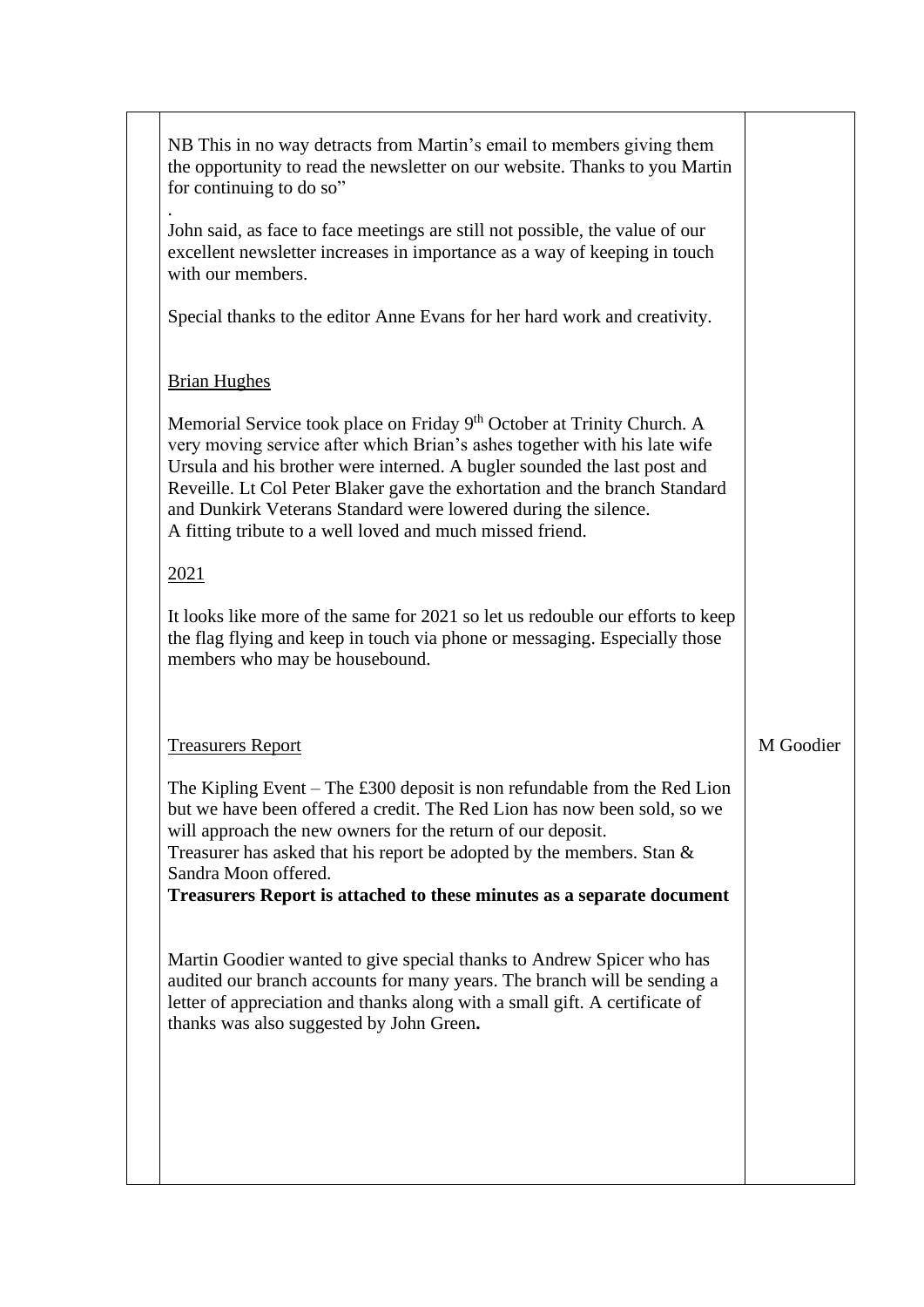| <b>Members Report</b>                                                                                                                                                                                                                                                                                | M. Jeffrey |
|------------------------------------------------------------------------------------------------------------------------------------------------------------------------------------------------------------------------------------------------------------------------------------------------------|------------|
| We have six new members but have sadly lost seventeen! James<br>McConville has tried with Mollie to gain new members. Mollie has called<br>and tried keeping in touch with members via phone. Mollie has also printed<br>off copies of the newsletter and hand distributed to those not on email.    |            |
| John Green read out the letter being sent to the Harpsden branch which<br>Mollie kindly worded. This will be sent out to all Harpsden members from<br>Mollie as our branch membership secretary.                                                                                                     |            |
| <b>Speakers Report</b>                                                                                                                                                                                                                                                                               | S Abey     |
| Sara was not able to join the meeting but John thanked her for her<br>enthusiastic efforts in this role and her work on plans for the future'                                                                                                                                                        |            |
| David Lees will be giving a talk to the Rotary Club in November about the<br>RBL. This will give a lot more exposure to us and hopefully lead to new<br>members!!                                                                                                                                    |            |
| <b>Poppy Appeal</b>                                                                                                                                                                                                                                                                                  | A Arscott  |
| Boxes of Poppies will be left in shops and public places this year as door to<br>door selling is not allowed.<br>Annie Arscott has said she will carry on as P.A.O.                                                                                                                                  |            |
| The start of POA period is 24 <sup>th</sup> October. Stan asked the question, what was<br>the amount raised last year? Figure not been published yet but it will be<br>communicated at a later date.                                                                                                 | N Launders |
| <b>Peppard Branch</b>                                                                                                                                                                                                                                                                                |            |
| Nick Launders raised $\pounds3,500$ last year for the Poppy Appeal which was<br>fantastic! Nick is standing down as the POA which is sad, John Green<br>thanked Nick for all his efforts on behalf of the committee.<br>It is anticipated numbers will be much smaller for November $8th$ this year. | J Green    |
| <b>Resignation &amp; Changes</b>                                                                                                                                                                                                                                                                     |            |
| John Green announced his resignation as Chairman and will be handing<br>over to Anne Evans. John has agreed to be Branch President as Peter Blaker<br>now takes on the role of Patron on the retirement of Malcolm Page.<br>Malcolm will continue to be a Branch member                              |            |
|                                                                                                                                                                                                                                                                                                      |            |